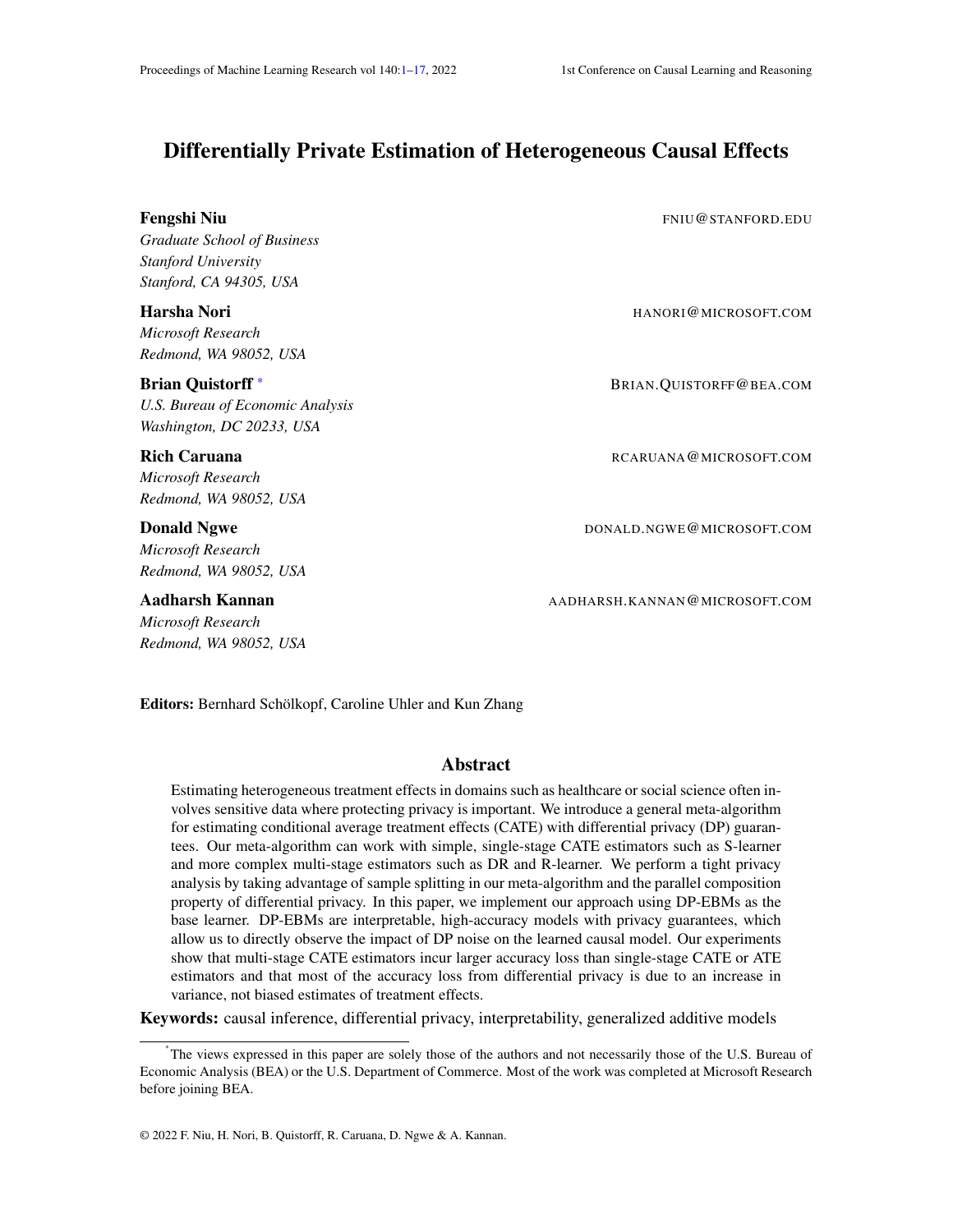## 1. Introduction

Understanding how treatment effects may vary across a population is critical for policy evaluations and optimizing treatment decisions. Estimating such treatment effect heterogeneity is common in medicine, marketing, and social science. Existing methods, however, may leak information about specific observations used in estimation. We propose a general way to estimate flexible heterogeneous treatment effect models in a privacy-preserving manner and show empirically how privacy guarantees impact estimation accuracy.

Using the potential outcomes framework [\(Neyman,](#page-14-0) [1923;](#page-14-0) [Rubin,](#page-15-0) [1974\)](#page-15-0), we focus on estimating the Conditional Average Treatment Effect (CATE)  $\tau(x) = \mathbb{E}[Y(1) - Y(0)|X = x]$  where Y is the outcome of interest, X are observed covariates (features), T is a binary treatment, and  $Y(1)$ ,  $Y(0)$ are the potential outcomes under treatment and control. The setting can be experimental, where  $T$ is a randomized manipulation, or observational, where  $T$  is not explicitly randomized.

Privacy concerns arise when data includes sensitive information, such as healthcare data, finance data, or digital footprint. In these settings, mining population-wide patterns using algorithms without explicit privacy protection can reveal individuals' private information [\(Carlini et al.,](#page-13-0) [2019;](#page-13-0) [Melis et al.,](#page-14-1) [2019;](#page-14-1) [Shokri et al.,](#page-15-1) [2017\)](#page-15-1). The same concern extends to treatment effect estimation, especially CATE estimation, as the flexibly estimated CATE function at fine granularity could potentially reveal individual covariates, treatment status, or potential outcomes, all of which could be highly sensitive.

Differential privacy (DP) has emerged as a standard mathematical definition of privacy and has been widely adopted by U.S. Census Bureau and companies like Apple and Google for data publication and analysis [\(Erlingsson et al.,](#page-13-1) [2014;](#page-13-1) [Abowd,](#page-13-2) [2018\)](#page-13-2). DP provides a robust, cryptographically motivated framework for tracking privacy loss and protects against privacy attacks even when an adversary has significant external information [\(Dwork et al.,](#page-13-3) [2006\)](#page-13-3). In this work, we show how to add DP guarantees to many popular CATE estimation frameworks.

The main contributions of this paper are:

- 1. We introduce a general meta-algorithm for multi-stage learning under privacy constraints. We apply this to CATE estimation, but it may be independently useful for other multi-stage estimation tasks, especially those using machine learning models to estimate nuisance parameters. Our meta-algorithm can work with simple, single-stage CATE estimators such as S-learner and more complex multi-stage estimators such as DR and R-learner.
- 2. We perform a tight privacy analysis by taking advantage of sample splitting in our metaalgorithm and the parallel composition property of differential privacy.
- 3. We study the trade-off between privacy and estimation accuracy using synthetic experiments and a differentially private interpretable ML model, DP-EBM [\(Nori et al.,](#page-15-2) [2021\)](#page-15-2), as the base learner. Our work clearly shows the change in estimation quality as privacy guarantees and sample size change. We show that flexible multi-stage CATE estimators incur larger accuracy loss than single-stage CATE or ATE estimators and that most of the accuracy loss from differential privacy is due to an increase in variance, not biased estimates of treatment effects.

## 1.1. Related Work

Our work builds on those from CATE estimation and differential privacy.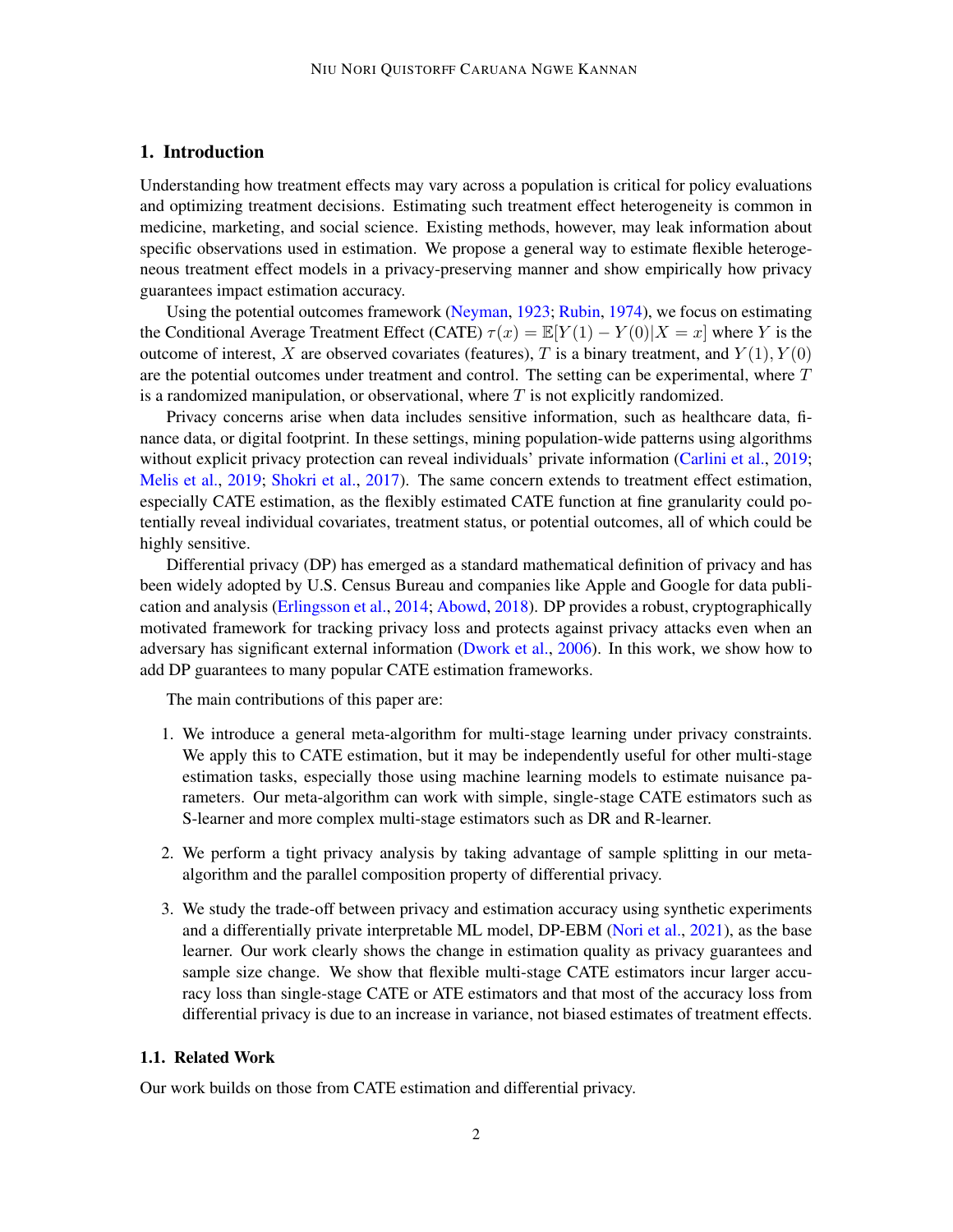The modern CATE literature has focused on adapting flexible machine learning models to estimate CATE while utilizing sample-splitting to avoid biases due to overfitting. This includes methods that specify particular ML methods [\(Athey and Imbens,](#page-13-4) [2016;](#page-13-4) [Wager and Athey,](#page-15-3) [2018\)](#page-15-3)) and "meta-learners" that can utilize general ML algorithms [\(Nie and Wager,](#page-14-2) [2020;](#page-14-2) Künzel et al., [2019;](#page-14-3) [Kennedy,](#page-14-4) [2020;](#page-14-4) [Chernozhukov et al.,](#page-13-5) [2018;](#page-13-5) [Van der Laan and Rose,](#page-15-4) [2011\)](#page-15-4). Our paper builds on the latter line of literature and provides a general recipe to make the existing meta-learners differentially private.

Differentially private algorithms have been proposed for many prediction tasks, such as classification, regression, and forecasting. These algorithms typically involve adding differential privacy guarantees to existing machine learning algorithms. For example, DP variants exist for linear models [\(Chaudhuri et al.,](#page-13-6) [2011\)](#page-13-6), decision tree classifiers [\(Jagannathan et al.,](#page-14-5) [2009\)](#page-14-5), stochastic gradient descent, and deep neural networks [\(Abadi et al.,](#page-13-7) [2016\)](#page-13-7). All of these models can be used as base components in our meta-algorithm.

Finally, there has been some initial work on differentially private causal inference methods. [Lee](#page-14-6) [et al.](#page-14-6) [\(2019\)](#page-14-6) proposed a privacy-preserving inverse propensity score estimator for estimating average treatment effect (ATE). Their method ties with a specific differentially private prediction method for ATE estimation, which falls into the meta-algorithm framework in this paper. [Komarova and](#page-14-7) [Nekipelov](#page-14-7) [\(2020\)](#page-14-7) studied the impact of differential privacy on the identification of statistical models and demonstrated identification of causal parameters failed in regression discontinuity design under differential privacy. [Agarwal and Singh](#page-13-8) [\(2021\)](#page-13-8) studied estimation of a finite-dimensional causal parameter under the local differential privacy framework. Our paper uses the central differential privacy framework, which gives weaker privacy protection and retains much higher data utility.

#### 2. Background

#### 2.1. Heterogeneous Treatment Effect Estimation

We assume our data consists of iid observations  $Z_i = (Y_i, T_i, X_i)$ , where  $Y \in \mathbb{R}$  is the outcome,  $T \in \{0, 1\}$  is a binary treatment, and  $X \in \mathbb{R}^d$  are the observed covariates, and  $i \in \{1, ..., n\}$ . We define several nuisance functions:

$$
e(x) = \mathbb{P}(T = 1|X = x)
$$

$$
\mu(t, x) = \mathbb{E}[Y|T = t, X = x]
$$

$$
\eta(x) = \mathbb{E}[Y|X = x]
$$

where  $e(\cdot)$  is the propensity score,  $\mu(\cdot, \cdot)$  is the joint response surface, and  $\eta(\cdot)$  is the mean outcome regression. We aim to estimate  $\tau(x) = \mu(1, x) - \mu(0, x)$ , which is referred to as CATE. We will assume standard causal assumptions such as no unmeasured confounding (  $\{Y_i(0), Y_i(1)\} \perp \!\!\! \perp T_i | X_i,$ i.e. conditional on  $X$ , treatment is independent of potential outcomes) and overlap of the treated and control propensity score distributions  $(0 < e(x) < 1, \forall x)$ . These are trivially satisfied for randomized experiments but typically takes domain knowledge to verify for observational studies.

### 2.2. Differential Privacy

Differential privacy is a widely adopted privacy definition based on the notion of a randomized algorithm's sensitivity to any single data point [\(Dwork et al.,](#page-13-3) [2006\)](#page-13-3). It is formally defined as: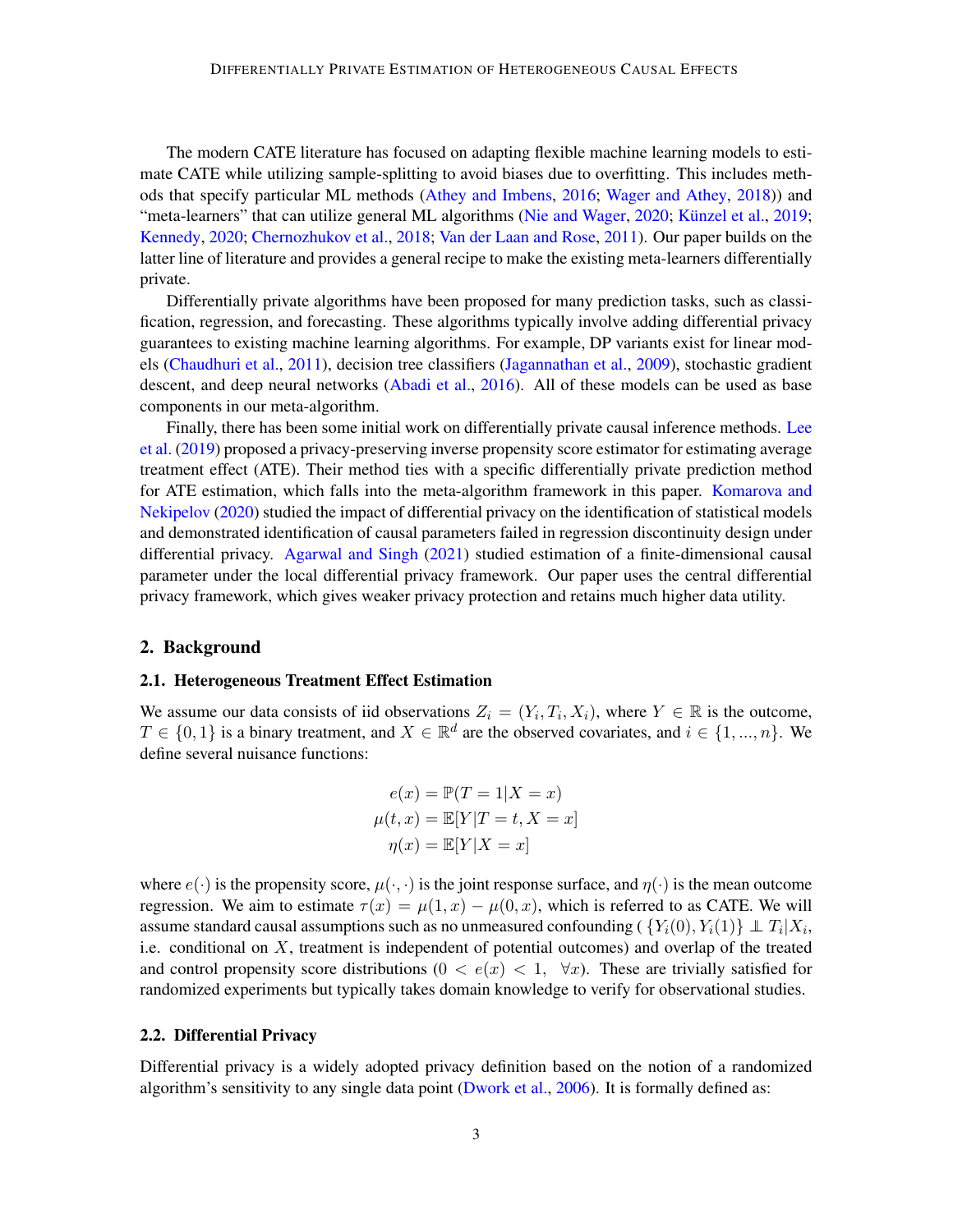**Definition 1** (( $\varepsilon$ ,  $\delta$ )**-Differential Privacy**) *A randomized algorithm*  $A : \mathbb{Z}^n \to H$  *is* ( $\varepsilon$ ,  $\delta$ )differentially private if for all neighboring datasets  $S, S' \in \mathbb{Z}^n$ , and for all  $\mathcal{O} \subset \mathcal{H}$ :

$$
\mathbb{P}(\mathcal{A}(S) \in \mathcal{O}) \le e^{\varepsilon} \mathbb{P}(\mathcal{A}(S') \in \mathcal{O}) + \delta,
$$

*where neighboring datasets are defined as two datasets that differ in at most one observation.*

Intuitively, differential privacy is a promise to each individual that the output of a DP algorithm will be approximately the same irrespective of its data. The privacy parameters  $\varepsilon$  and  $\delta$  parameterize the strength of the privacy guarantee – smaller values of  $\varepsilon$  and  $\delta$  ensure that the output distributions of  $A(S)$  and  $A(S')$  are closer, thereby ensuring more privacy. Algorithms typically achieve differential privacy guarantees by adding calibrated, symmetric noise to their outputs. Decreasing  $\varepsilon$  or  $\delta$ necessitates adding more noise to a model, which leads to an implicit trade-off between privacy and accuracy. We explore this trade-off for the CATE setting in Section [5.](#page-8-0)

We also leverage a refined notion of differential privacy called f-DP, which provides better mathematical tools for the privacy analysis of our algorithms [\(Dong et al.,](#page-13-9) [2019\)](#page-13-9).  $f$ -DP conceptualizes the privacy task as providing minimum error rates on statistical tests that would try to determine which of two potential samples were used to generate a statistic. It therefore parameterizes the privacy guarantees with a function, called a "trade-off function," that relates how Type-I and Type-II error can be traded-off in such a test.  $(\varepsilon, \delta)$ -DP is a special case of the f-DP framework. Our main theorem will be presented in terms of the more general f-DP space. Our experimental results will be shown in the more widely used  $(\varepsilon, \delta)$ -DP space. The following definitions are due to [Dong et al.](#page-13-9) [\(2019\)](#page-13-9), which we copy here for completeness.

Definition 2 (f-Differential Privacy) *Let* f *be a trade-off function. A randomized algorithm* A *is said to be* f*-differentially private if for all neighboring datasets* S *and* S ′ *,*

$$
T(\mathcal{A}(S), \mathcal{A}(S')) \ge f.
$$

Definition 3 (Trade-off Functions) *Let* P *and* Q *be any two probability distributions on the same space. Let*  $\phi$  *be any (possibly randomized) rejection rule for testing*  $H_0$ : P *against*  $H_1$ : Q. Define *the trade-off function*  $T(P,Q) : [0,1] \rightarrow [0,1]$  *as* 

$$
\alpha \mapsto \inf_{\phi} \{ 1 - \mathbb{E}_Q[\phi] : \mathbb{E}_P[\phi] \le \alpha \},
$$

*where the infimum is taken over all rejection rules.*

#### 3. Privacy-preserving CATE Learners

In this section, we present a meta-algorithm of conditional treatment effect estimation with simple and tight privacy guarantees. The meta-algorithm can be used with leading CATE learners in the literature, including DR-learner, R-learner, and S-learner, among others. Multiple sample splitting, i.e., using different parts of the sample to estimate different components of an estimator, is the key feature of this algorithm and enables the application of the parallel composition property of differential privacy. The privacy guarantee we give is learner-model-agnostic, i.e., it applies for any meta-learner in the literature and sub-algorithm modules as long as each sub-algorithm module is differentially private on its own.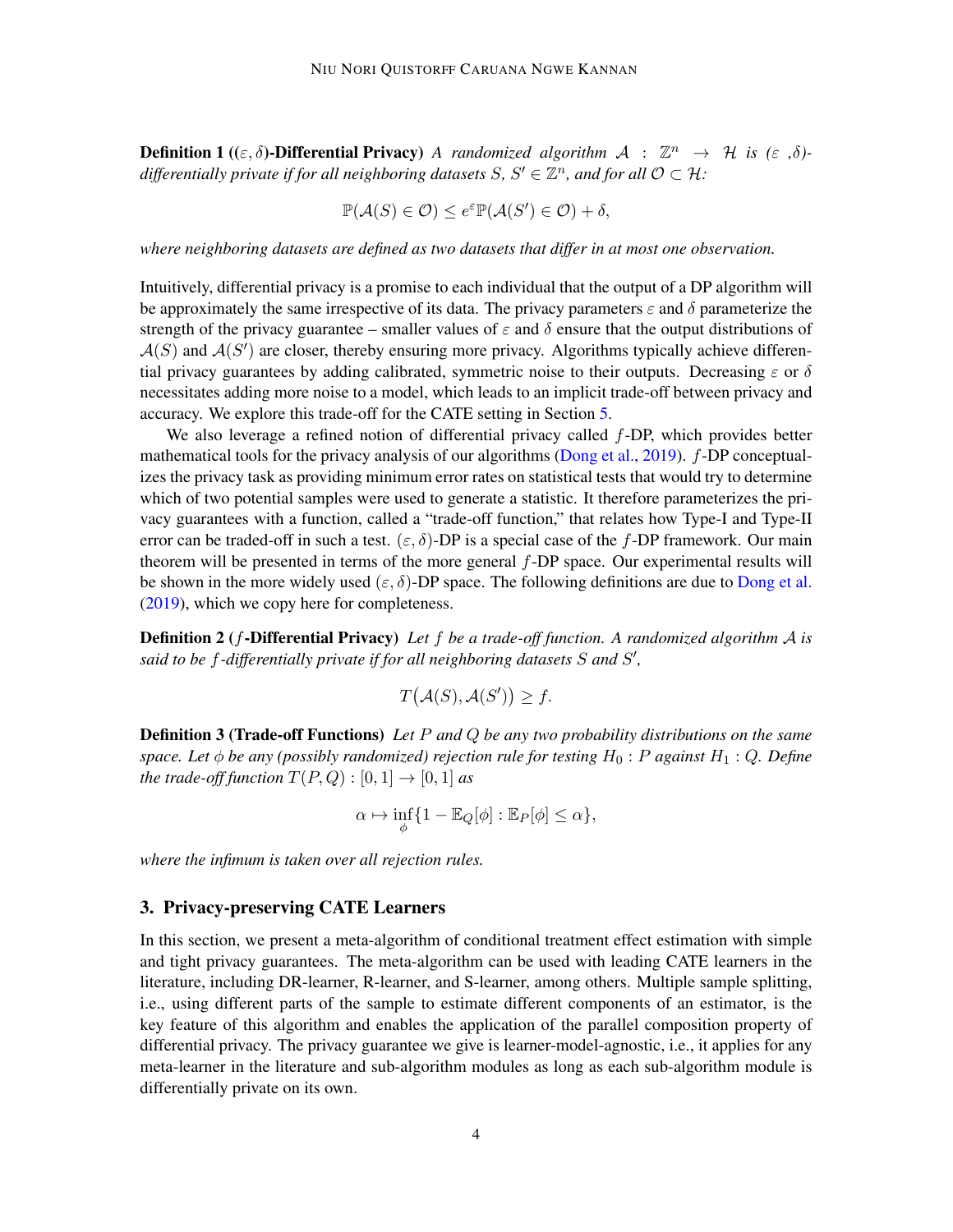## <span id="page-4-1"></span>3.1. Construction

In this subsection, we present our proposed meta-algorithm.

### Algorithm 1 A two-stage algorithm with sample splitting and data transformation

- <span id="page-4-0"></span>**input** Dataset  $S = \{Z_i\}_{i \in [n]} = \{(Y_i, T_i, X_i)\}_{i \in [n]}$ , sample splitting ratio  $\lambda_{1,1}, \ldots, \lambda_{1,k}$  and  $\lambda_2$ with  $\sum_{i=1}^{k} \lambda_{1,i} + \lambda_2 = 1$
- **output**  $\mathcal{M}(\mathcal{S}) = (\mathcal{A}_1(S_{1,1}), \dots, \mathcal{A}_k(S_{1,k}), \mathcal{B} \circ \mathcal{T}(S_2; \mathcal{A}_1(S_{1,1}), \mathcal{A}_2(S_{1,2}), \dots, \mathcal{A}_k(S_{1,k}))),$  where M denotes the full algorithm,  $A_i$ ,  $i \in [k]$  and B denote algorithm modules,  $\mathcal T$  is a data transformation operator,  $S_{1,1}, \ldots, S_{1,k}$  and  $S_2$  form a partition of the full dataset with sample ratio  $\lambda_{1,1}, \ldots, \lambda_{1,k}$  and  $\lambda_2$ 
	- 1: Sample splitting: let  $(S_{1,1},...,S_{1,k},S_2)$  = Partition $(S; \lambda_{1,1},..., \lambda_{1,k}, \lambda_2)$  be a partition of S that is chosen uniformly at random among all the partitions of S with sizes  $n_{1,1} = \lambda_{1,1}$ .  $n, \ldots, n_{1,k} = \lambda_{1,k} \cdot n$  and  $n_2 = \lambda_2 \cdot n$
	- 2: Run first-stage algorithms on disjoint sets of samples:  $A_1(S_{1,1}), \ldots, A_k(S_{1,k})$
	- 3: Construct data with transformed outcome,  $\tilde{S}_2$ , using  $S_2$  and the output of first-stage algorithms:  $\tilde{S}_2 = \{(X_i, \hat{\psi}_i)\}_{i \in S_2} = \mathcal{T}(S_2)$ , in which  $\hat{\psi}_i = \varphi(Z_i; \mathcal{A}_1(S_{1,1}), \mathcal{A}_2(S_{1,2}), \dots, \mathcal{A}_k(S_{1,k}))$
- 4: Run the second-stage algorithm with the transformed outcome:  $\mathcal{B}\left(\tilde{S}_2\right)$

Algorithm [1](#page-4-0) is expressive enough to represent many leading CATE learners. We next show how to map the DR-learner, R-learner, and S-learner to this framework by specifying their k,  $A_1, \ldots, A_k, \mathcal{T}$ , and B. Use  $L(Y \sim X)$  to denote a regression estimator, which estimates  $x \mapsto \mathbb{E}[Y | X = x].$ 

- DR-learner from [Kennedy](#page-14-4) [\(2020\)](#page-14-4) uses a two-stage doubly robust learning approach. This learner divides the data into three samples  $S_{1,1}$ ,  $S_{1,2}$ ,  $S_2$ , so  $k = 2$ . The first stage estimates two nuisance functions.  $A_1$  uses  $S_{1,1}$  to estimate the propensity score  $\hat{e} = L_{1,1}(T \sim X)$ .  $A_2$ uses  $S_{1,2}$  to estimate the joint response surface  $\hat{\mu} \sim L_{1,2}(Y \sim (T, X))$ . The data transformation step uses  $\hat{e}$  and  $\hat{\mu}$  to construct the doubly robust score,  $\hat{\psi}(Z) = \hat{\mu}(1, X) - \hat{\mu}(0, X) + \hat{\mu}(0, X)$  $Y - \hat{\mu}(1,X)$  $\frac{\hat{\mu}(1,X)}{\hat{e}(X)}1(T=1) - \frac{Y - \hat{\mu}(0,X)}{1 - \hat{e}(X)}$  $\frac{\partial^2 \phi(x)}{1 - \hat{e}(X)} 1\!\!1 (T = 0)$ . The second stage, *B*, uses the transformed data generated from  $S_2$  to run the pseudo-outcome regression  $\hat{\tau} = L_2(\hat{\psi} \sim X)$ .
- R-learner from [Nie and Wager](#page-14-2) [\(2020\)](#page-14-2) uses a two-stage debiased machine learning approach. This learner divides the data into three samples  $S_{1,1}, S_{1,2}, S_2$ , so  $k = 2$ . The first stage estimates two nuisance functions.  $A_1$  uses  $S_{1,1}$  to estimate the propensity score  $\hat{e} = L_{1,1}(T \sim$ X).  $\mathcal{A}_2$  uses  $S_{1,2}$  to estimate the mean outcome regression  $\hat{\eta} = L_{1,2}(Y \sim X)$ . The data transformation step produces residuals from two regressions  $\psi(Z) = (Y - \hat{\eta}(X), T - \hat{e}(X)).$ The second stage,  $B$ , uses the transformed data generated from  $S_2$  to run an empirical risk minimization  $\hat{\tau} = \arg \min_{\tau} \sum_{i \in S_2} [\{Y_i - \hat{\eta}(X_i)\} - \{T_i - \hat{e}(X_i)\} \tau(X_i)]^2$ .
- S-learner from Künzel et al. [\(2019\)](#page-14-3) uses the whole dataset  $S_2 = S$  to estimate the joint response surface  $\hat{\mu} \sim L_2(Y \sim (T, X))$  and then estimates  $\hat{\tau}(x) = \hat{\mu}(1, x) - \hat{\mu}(0, x)$ . In this case  $k = 0$  and  $S_2 = S$ .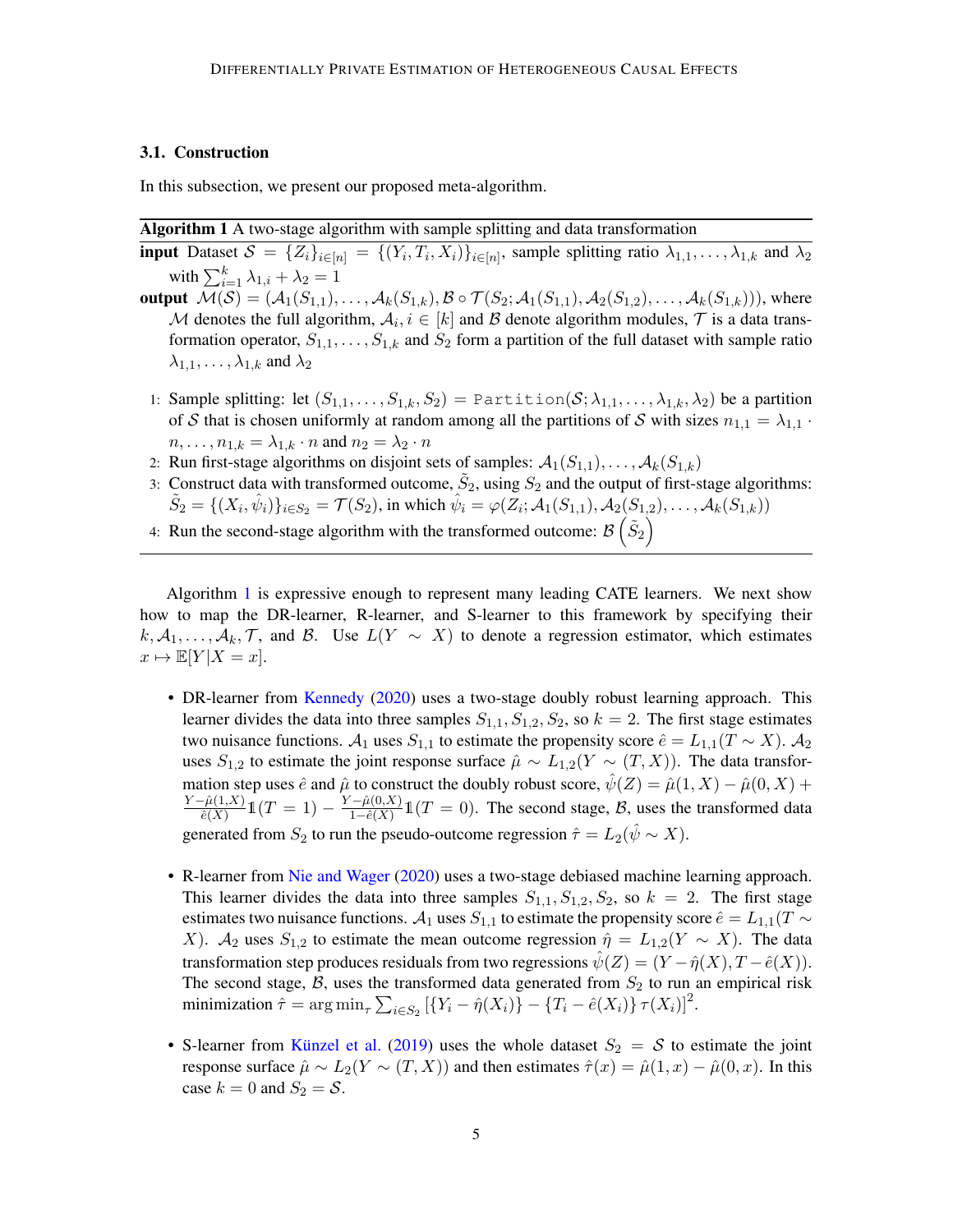Multiple sample splitting is a key design choice of Algorithm [1.](#page-4-0) The practice of using separate samples for estimating the nuisance functions in the first stage and the CATE function in the second stage is popular in the literature [\(Chernozhukov et al.,](#page-13-5) [2018;](#page-13-5) [Kennedy,](#page-14-4) [2020;](#page-14-4) [Newey and Robins,](#page-14-8) [2018;](#page-14-8) [Nie and Wager,](#page-14-2) [2020;](#page-14-2) [Van der Laan and Rose,](#page-15-4) [2011\)](#page-15-4). This is motivated by the fact that sample splitting avoids the bias due to overfitting. [Kennedy](#page-14-4) [\(2020\)](#page-14-4) and [Newey and Robins](#page-14-8) [\(2018\)](#page-14-8) point out that using different parts of the sample to estimate different components of an estimator, called double sample splitting, leads to simpler and sharper risk bound analysis. On top of these, we will see in Section [3.2](#page-5-0) that multiple sample splitting leads to tight differential privacy guarantees by exploiting parallel composition and post-processing properties of differential privacy.

Remark 4 Algorithm [1](#page-4-0) releases all outputs of intermediates algorithm modules. For example, in the DR-learner case, it releases the estimated propensity score function, estimated regression function, and the final estimated CATE function to the public. From a practical point of view, releasing these intermediate outputs enables researchers to understand the data better and perform diagnostic tests. From a theoretical point of view, it is simpler to derive DP guarantees for compositions when intermediate outputs are released. Moreover, we cannot save any privacy budget by keeping the intermediate output private given the generality of our meta-algorithm. In this sense, it is privacy-budget-free to release all intermediates outputs.

Remark 5 Many classical semiparametric estimators and popular approaches for applying machine learning methods to causal inference follow a multi-stage estimation scheme as Algorithm [1.](#page-4-0) Our Algorithm can be used to construct sample-split versions of these estimators. Notable examples include augmented inverse-propensity weighting (AIPW) estimators for average treatment effect [\(Robins et al.,](#page-15-5) [1994\)](#page-15-5), debiased machine learning for treatment and structural parameters [\(Cher](#page-13-5)[nozhukov et al.,](#page-13-5) [2018;](#page-13-5) [Foster and Syrgkanis,](#page-14-9) [2019\)](#page-14-9), and estimating nonparametric instrumental variable models [\(Newey and Powell,](#page-14-10) [2003;](#page-14-10) [Hartford et al.,](#page-14-11) [2017\)](#page-14-11) among others. Though the focus of this paper is specifically on conditional treatment effect estimation, our privacy guarantee applies to sample-split versions of all of these estimation algorithms.

### <span id="page-5-0"></span>3.2. Privacy Guarantees

In this subsection, we formally prove Algorithm [1](#page-4-0) is private under the conditions that each of the sub algorithm modules is private. To give a tight analysis of the privacy guarantee, we adopt the f-DP framework proposed by [Dong et al.](#page-13-9) [\(2019\)](#page-13-9).

## Theorem 6 *Suppose*

- 1. algorithm module  $A_i: \mathbb{Z}^{n_{1,i}} \to \mathcal{H}_{1,i}$  is  $f_{1,i}$ -DP for  $i = 1, \ldots, k$ , where  $\mathcal{H}_{1,i}$  is the image *space of* A<sup>i</sup> *,*
- *2. algorithm module*  $\mathcal{B}: (\mathbb{X} \times \Psi)^{n_2} \to \mathcal{H}_2$  *is*  $f_2$ -*DP*, where  $\Psi$  *is the image space of the data transformation*  $\varphi : \mathbb{Z} \times \mathcal{H}_1 \times \ldots \times \mathcal{H}_k \to \Psi$ ,

*then the composed meta-algorithm* M *in Algorithm [1](#page-4-0) is* f*-DP with*

<span id="page-5-1"></span>
$$
f = \min\{f_{1,1}, \ldots, f_{1,k}, f_2\}^{**},
$$

 $where\ g^*(y) := \sup_{x\in\mathbb{R}} yx - g(x)$  denotes the convex conjugate of a generic function g and  $g^{**} = g(x)$ (g ∗ ) <sup>∗</sup> *denotes the double conjugate.*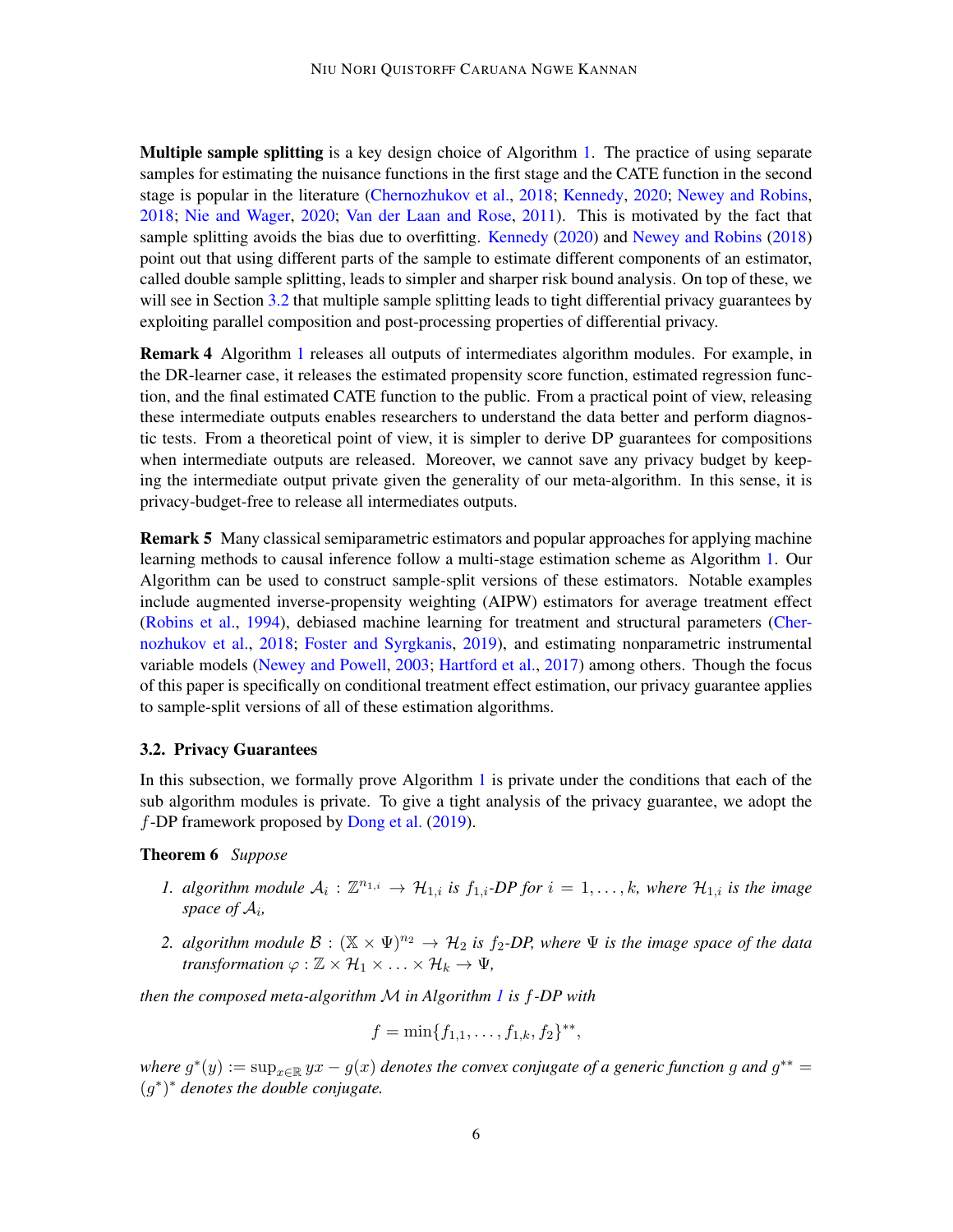<span id="page-6-0"></span>A proof of Theorem  $6$  can be found in the appendix.

**Remark 7** When all algorithm modules are  $(\varepsilon, \delta)$ -DP with the same  $(\varepsilon, \delta)$ , Theorem [6](#page-5-1) suggests the whole algorithm is also  $(\varepsilon, \delta)$ -DP.

Remark 8 Multiple sample splitting is essential for this simple yet tight analysis of differential privacy. More precisely, it enables the usage of the parallel composition property of differential privacy and saves the privacy budget. Without sample splitting, we will need to pay additional sequential composition cost in the differential privacy analysis. For example, if composed naively without sample splitting, the privacy loss of the corresponding DR-learner with all modules satisfying  $(\varepsilon, \delta)$ -DP would be  $3 \cdot \varepsilon$  instead of  $\varepsilon$ .

Remark 9 The privacy guarantee of Algorithm [1](#page-4-0) provided by Theorem [6](#page-5-1) is agnostic about what DP algorithm modules one uses. For example, one could use DP deep neural networks (trained using DP stochastic gradient descent) as the base learner to construct DP CATE learners. In the following sections, we focus on DP CATE learners with a specific interpretable DP prediction algorithm as the base learner and conduct experiments to study their empirical performance.

## 4. DP-EBM CATE Learners

In this section, we introduce DP-EBMs as the base learner in the meta-algorithm and present the full algorithm of a specific differentially private CATE leaner we call DP-EBM-DR-learner.

#### 4.1. DP-EBM

DP-EBM is a differentially private and interpretable machine learning algorithm recently introduced by [Nori et al.](#page-15-2) [\(2021\)](#page-15-2), which adds differential privacy guarantees to Explainable Boosting Machines (EBM) [\(Nori et al.,](#page-14-12) [2019;](#page-14-12) [Lou et al.,](#page-14-13) [2012,](#page-14-13) [2013\)](#page-14-14). EBMs and DP-EBMs belong to the family of Generalized Additive Models (GAMs), which are restricted models of the form:

$$
g(\eta(x)) = \alpha + f_1(x_1) + \dots + f_d(x_d),
$$

where  $\eta(x) = \mathbb{E}[Y|X = x]$  is the regression function,  $f_i$  is a univariate function that operates on each input feature  $x_i$ ,  $\alpha$  is an intercept, and g is a link function that provides the relationship between the additively separable function to the regression function and in doing so adapts the model to different settings like classification and regression. GAMs are a relaxation of generalized linear models in which each function  $f_i$  is restricted to linear. In the GAM setting, the models are allowed to flexibly learn complex functions of each feature, which has been shown to yield more expressive and accurate models [\(Chang et al.,](#page-13-10) [2021;](#page-13-10) [Caruana et al.,](#page-13-11) [2015;](#page-13-11) [Nori et al.,](#page-14-12) [2019\)](#page-14-12). Moreover, the additive structure of the models and inability to learn complex interactions between features (e.g.,  $f(x_1, x_2, x_3)$ ) allows GAMs to remain interpretable. At prediction time, the contribution of each feature i is exactly  $f_i(x_i)$ . These term contributions can be directly compared, sorted, and reasoned about. In addition, each function  $f_i$  can be visualized as a graph to show how the model's predictions change with varying inputs.

DP-EBMs add privacy guarantees to EBMs by adding calibrated Gaussian noise during each iteration of the training process. This noise has been shown to cause distortion in the learned individual feature functions  $\hat{f}_i$ , especially under strong privacy guarantees.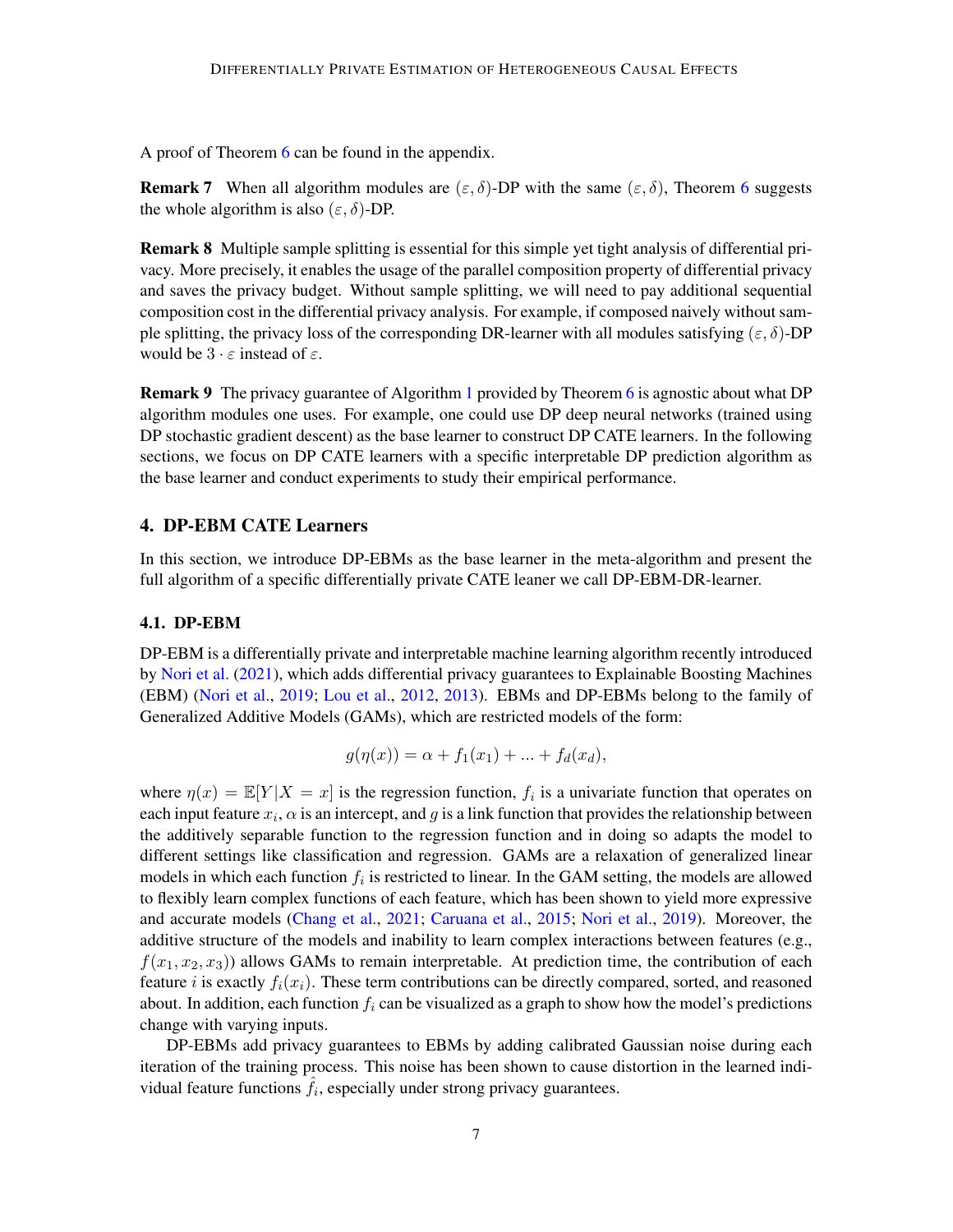We use DP-EBMs to highlight our DP CATE learning algorithm for two main reasons: DP-EBMs have been shown to yield high accuracy under strong privacy guarantees on tabular datasets, and the interpretability of DP-EBMs is useful to showcase how varying privacy guarantees affect CATE estimation [\(Nori et al.,](#page-15-2) [2021\)](#page-15-2).

#### 4.2. DP-EBM-DR-learner

Previously, Algorithm [1](#page-4-0) outlined a general recipe to construct DP CATE learners. Now that we have introduced DP-EBM, a concrete prediction algorithm with privacy guarantee, we will present a complete CATE estimator that we call DP-EBM-DR-learner.

Algorithm 2 DP-EBM-DR-learner

**input** Dataset  $S = \{Z_i\}_{i \in [n]} = \{(Y_i, T_i, X_i)\}_{i \in [n]}$ , privacy parameters  $\varepsilon \in (0, \infty)$ ,  $\delta \in (0, 1)$ , sample splitting ratio  $\lambda_{1,1}, \ldots, \lambda_{1,k}$  and  $\lambda_2$  with  $\sum_{i=1}^k \lambda_{1,i} + \lambda_2 = 1$ , output  $\mathcal{M}(\mathcal{S}) = (\hat{e}, \hat{\mu}, \hat{\tau})$ , where M denotes the full algorithm

- 1: Sample splitting: let  $(S_{1,1}, S_{1,2}, S_2)$  = Partition  $(S; \lambda_{1,1}, \lambda_{1,2}, \lambda_2)$  be a partition of S that is chosen uniformly at random among all the partitions of S with sizes  $n_{1,1} = \lambda_{1,1} \cdot n, n_{1,2} =$  $\lambda_{1,2} \cdot n$  and  $n_2 = \lambda_2 \cdot n$
- 2: Run first-stage algorithms on disjoint sets of samples:
	- (a) Use  $S_{1,1}$  and DP-EBM classifier to estimate propensity scores  $\hat{e} = \text{DP-EBM}(T \sim$  $X; S_{1,1}, \varepsilon, \delta$
	- (b) Use  $S_{1,2}$  and DP-EBM regression to estimate joint response surface  $\hat{\mu} = DP$ -EBM(Y  $\sim$  $(T, X); S_{1,2}, \varepsilon, \delta$
- 3: Construct data with transformed outcome,  $\tilde{S}_2$ , using  $S_2$  and the output of first-stage algorithms:  $\tilde{S}_2 = \{ (X_i, \hat{\psi}_i) \}_{i \in S_2}$ , in which  $\hat{\psi}_i = \hat{\mu}(1, X_i) - \hat{\mu}(0, X_i) + \frac{Y_i - \hat{\mu}(1, X_i)}{\hat{e}(X_i)} 1\mathbb{1}(T_i)$  $1) - \frac{Y_i - \hat{\mu}(0, X_i)}{1 - \hat{e}(X_i)}$  $\frac{\hat{a}-\hat{\mu}(0,X_i)}{1-\hat{e}(X_i)}1\mathbb{1}(T_i=0)$
- 4: Use the transformed data  $\tilde{S}_2$  and DP-EBM regression to estimate CATE  $\hat{\tau} =$  DP-EBM( $\hat{\psi} \sim$  $X; \tilde S_2, \varepsilon, \delta)$

DP-EBM-DR-learner is  $(\varepsilon, \delta)$ -DP by theorem [6](#page-5-1) and remark [7.](#page-6-0)

Similarly, we can construct DP-EBM-R-learner and DP-EBM-S-learner following Section [3.1](#page-4-1) and use DP-EBM for fitting the regression model (or empirical risk minimization).

Our main focus here is DP-EBM-DR-learner due to the favorable theoretical properties of DR-learner, including double robustness [\(Kennedy,](#page-14-4) [2020\)](#page-14-4), connection to semiparametric efficiency [\(Robins et al.,](#page-15-5) [1994\)](#page-15-5), and its interpretability. More precisely, DR-learner will always estimate the projection of the true CATE function onto the space of functions over which we optimize in the final regression, even if the true CATE function does not lie in this function space. This fact partially mitigates the problem of model misspecification. We pick DP-EBM prediction algorithm due to its exact model interpretability and high accuracy under privacy constraints.

R-learner shares many of the theoretical properties of DR-learner. DP-EBM-R-learner also has similar empirical performance as DP-EBM-DR-learner in the following experiments.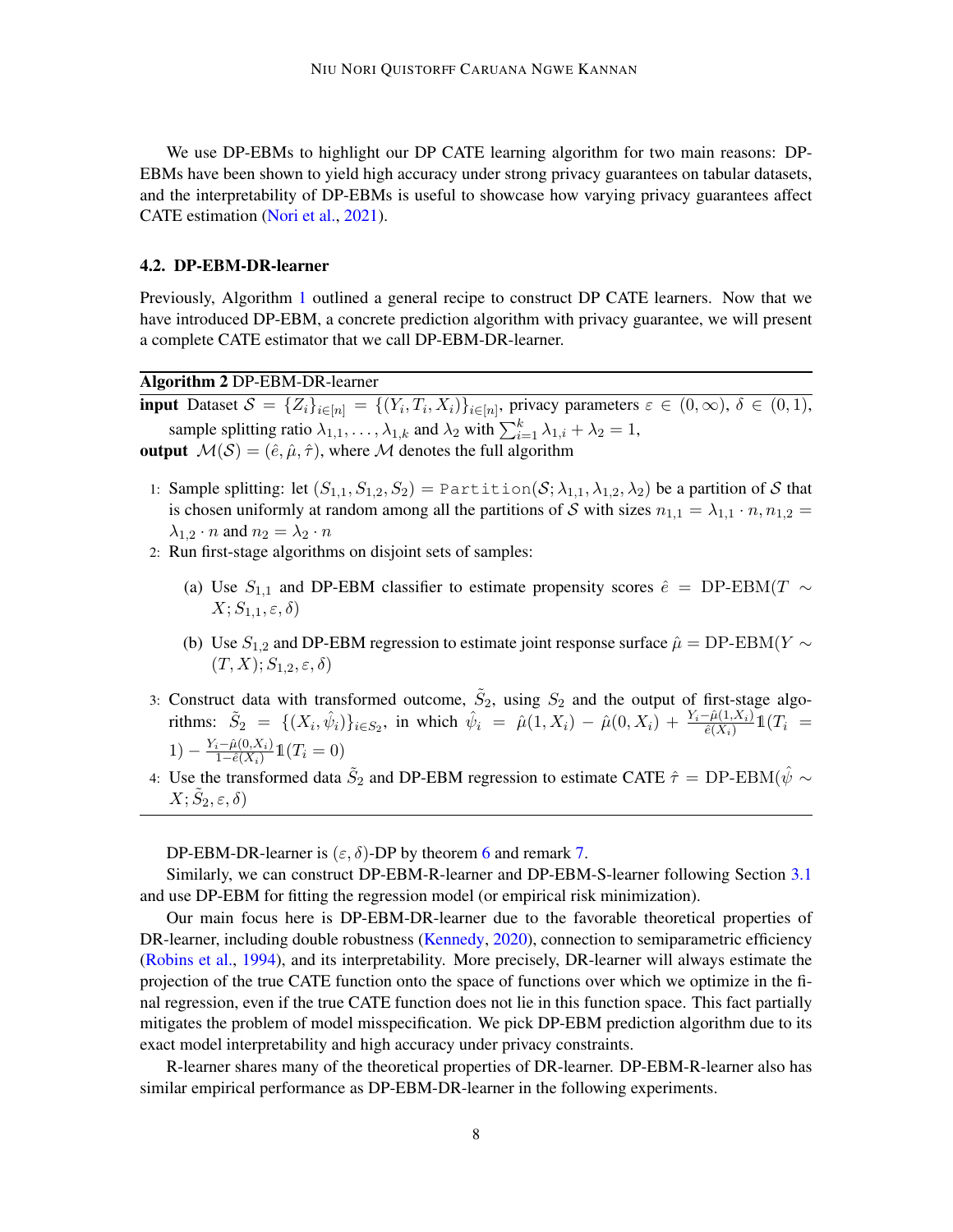We treat S-learner as the baseline due to its simplicity. Since the approach is relatively simple and does not use estimated propensity scores, S-learner often has larger bias (integrated squared bias) and smaller variance (integrated variance) for moderate sample sizes. DP-EBM-S-learner reduces to a differentially private average treatment effect (ATE) estimator. This happens because the functional form restriction of DP-EBM enforces the CATE estimate of S-learner to be a constant  $\hat{\tau}(x) = \hat{\mu}(1, x) - \hat{\mu}(0, x) = \hat{f}_T(1) - \hat{f}_T(0)$ , where  $\hat{f}_T$  is the estimated univariate function of the treatment. As a result, DP-EBM-S-learner, an ATE estimator, has a large irreducible bias and a small variance for estimating CATE.

## <span id="page-8-0"></span>5. Experiments

In this section, we present experimental results for DP CATE learners using data from a real-world experiment with synthetic treatment effect in addition to five simulated datasets. Imposing privacy constraints necessarily compromises accuracy in estimating CATE. Understanding this privacyaccuracy trade-off is the main goal of our experiments.

We present our analysis to illustrate how DP noise affects the estimated CATE function. We show how different DP CATE learners applied to different sample sizes are affected differently by varying the level of privacy constraints. Further, we elaborate on the privacy-accuracy trade-off by decomposing the increase in mean squared error (MSE) into increases in bias and variance. The code for all experiments in this section is publicly available at [https://github.com/](https://github.com/FengshiNiu/DP-CATE) [FengshiNiu/DP-CATE](https://github.com/FengshiNiu/DP-CATE).

#### 5.1. Setups

#### 5.1.1. ALGORITHM SPECIFICATION

In our experiments, we evaluate three DP CATE learners: DP-EBM-DR-learner, DP-EBM-R-learner, and DP-EBM-S-learner. For the first two, the sample splitting ratio is set to  $(\lambda_{1,1}, \lambda_{1,2}, \lambda_2) = (0.25, 0.25, 0.5)$ , which means estimating propensity score, outcome regression, and CATE function each uses a quarter, a quarter, and a half of the whole sample, respectively. We use the DP-EBM classifier and regressor implemented in the python package  $\text{interpret}^1$  $\text{interpret}^1$  introduced in [Nori et al.](#page-14-12) [\(2019\)](#page-14-12) with all hyperparameters set to their default values. Except for propensity scores, which are estimated using a DP-EBM classifier, all other functions in the experiments are fitted using a DP-EBM regressor.

## 5.1.2. DATA DESCRIPTION

We describe how we generate different datasets  $\{(Y_i, T_i, X_i)\}_{i \in S}$  in all experiments using the following language. We use  $P_X$  to denote the covariate distribution,  $e(x) := P(T = 1 | X = x)$  to denote the propensity score, and  $b(x) := \mathbb{E}[Y(0)|X=x]$  for the control baseline function.

The main dataset we consider is a real dataset from [Arceneaux et al.](#page-13-12) [\(2006\)](#page-13-12), which studies the effect of paid get-out-the-vote calls on voter turnout. We refer to this dataset as the voting data. This data is originally generated from a stratified experiment with varying treatment probability and has previously been used for comparing and evaluating the performance of different causal effect estimators [\(Arceneaux et al.,](#page-13-12) [2006;](#page-13-12) [Nie and Wager,](#page-14-2) [2020\)](#page-14-2). [Nie and Wager](#page-14-2) [\(2020\)](#page-14-2) points out that the

<sup>1</sup><https://github.com/interpretml/interpret>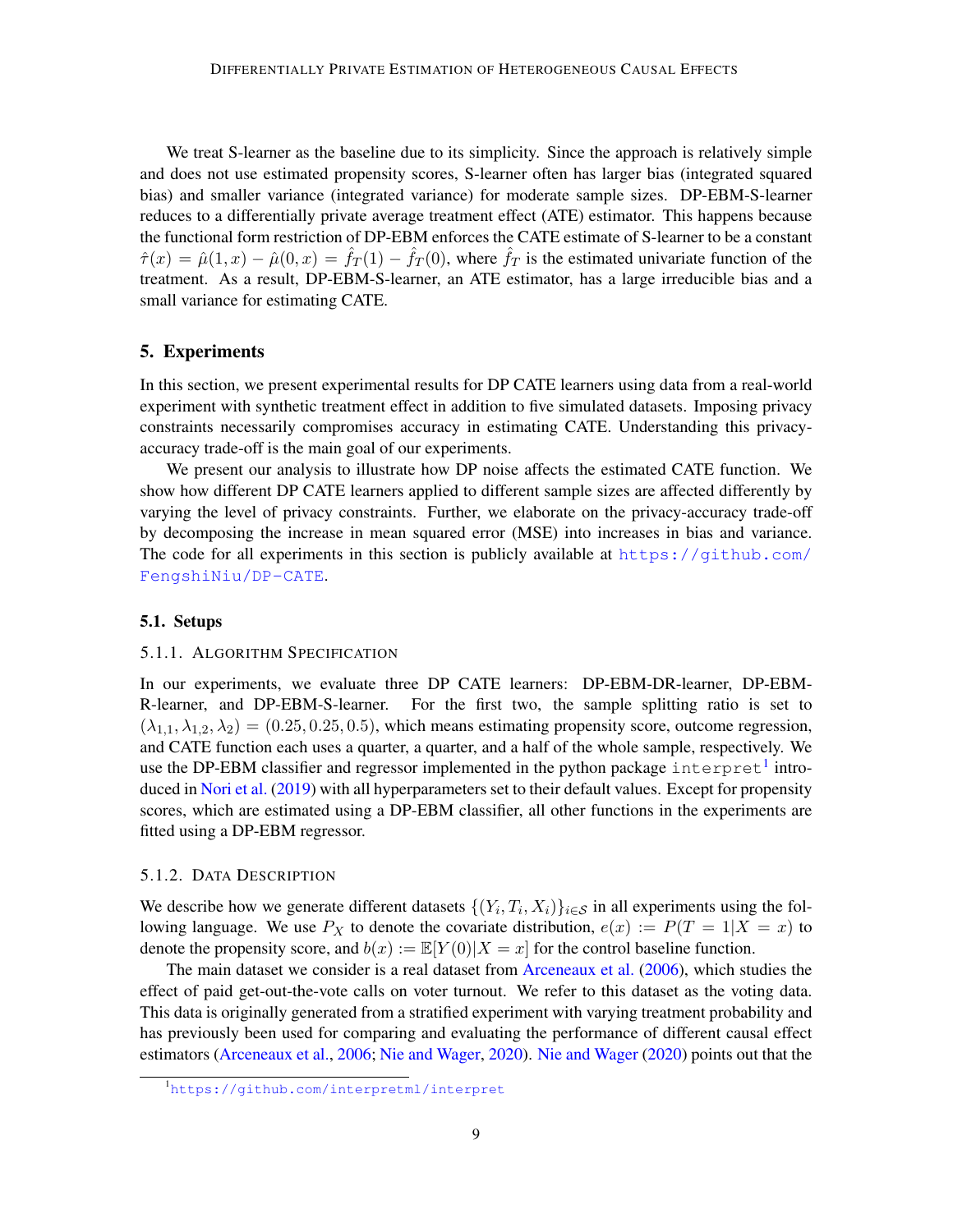true treatment effect in this data is close to non-existent, so we can spike the original dataset with a synthetic treatment effect  $\tau(\cdot)$  to make the task of estimating heterogeneous treatment effects nontrivial. The modified dataset therefore has the covariate distribution and propensity function from the true data and has a synthetic treatment effect. Because we know the true synthetic treatment effect  $\tau(\cdot)$ , we can compare the estimated  $\hat{\tau}(\cdot)$  to it and evaluate its performance.

Following [Nie and Wager](#page-14-2) [\(2020\)](#page-14-2), we focus on a subset of 148,160 samples containing 59,264 treated units and 88,896 controls. The covariates have 11 variables, which include state, county, age, gender, past voting record, etc. The synthetic treatment effect is set to  $\tau(X_i) = -\frac{\text{VOTE00}_i}{2+100/\text{AG}}$  $\frac{\text{VOTEOU}_i}{2+100/\text{AGE}_i}$ where VOTE00i indicates whether the  $i$ -th unit voted in the year 2000. The synthetic treatment effect is added by strategically flipping the binary outcome. Denote the original outcome in the data by Y<sup>\*</sup>. With probability  $1 - \tau(X_i)$ , we set  $Y_i(0) = Y_i(1) = Y^*$ . With probability  $\tau(X_i)$ , we set  $Y_i(0) = 1, Y_i(1) = 0$ . Finally, we set  $Y_i = Y_i(T_i)$ . The treatment heterogeneity as measured by  $\text{Var}(\tau(X)) = 0.016$  is moderate. This number can also be interpreted as the MSE of using the true ATE as a CATE estimator.

All five other datasets are generated by simulation based on the same recipe:

$$
X_i \sim P_X, T_i | X_i \sim \text{Ber}(e(X_i)), \epsilon_i \sim N(0, 1)
$$
  

$$
Y_i = b(X_i) + T_i \cdot \tau(X_i) + \epsilon_i.
$$

| Setup | $P_X$           |                                                          | $\epsilon$                               |                                                 |
|-------|-----------------|----------------------------------------------------------|------------------------------------------|-------------------------------------------------|
| A     | $U(0,1)^d$      | $\sin(\pi x_1 x_2) + 2(x_3 - 0.5)^2$<br>$+x_4+0.5x_5$    | $\text{trim}_{0.1}\{\sin(\pi x_1x_2)\}\$ | $(x_1+x_2)/2$                                   |
| B     | $N(0, I_d)$     | $\max\{x_1+x_2,x_3,0\}$<br>$+\max\{x_4+x_5,0\}$          | 0.5                                      | $x_1 + \log(1 + e^{x_2})$                       |
|       | $N(0, I_d)$     | $2\log(1+e^{x_1+x_2+x_3})$                               | $1/(1+e^{x_2+x_3})$                      |                                                 |
| D     | $N(0, I_d)$     | $\max\{x_1+x_2+x_3,0\}$<br>$+\max\{x_4+x_5,0\}$          | $1/(1+e^{-x_1}+e^{-x_2})$                | $\max\{x_1+x_2+x_3,0\}$<br>$-\max\{x_4+x_5,0\}$ |
| E     | $N(0,\Sigma_d)$ | $\sum_{i=1}^{6} ix_i + x_1x_6$<br>$+1(-0.5 < x_3 < 0.5)$ | $1/(1+e^{x_1+x_6})$                      | $1/(1+e^{x_1})-x_2$<br>$+\sum_{i=3}^{6} x_i$    |

We specify setups A to E with different  $(P_X, b, e, \tau)$  to cover a variety of settings.

#### Table 1: Experiment Setup

For all setups,  $d = 6$ . The trim function is specified as  $\text{trim}_{0,1}(x) = \min\{\max\{0.1, x\}, 0.9\}.$ Setup A, B, C, and D are from Section 6 of [Nie and Wager](#page-14-2) [\(2020\)](#page-14-2). Setup A has a complicated baseline function. Setup B is a randomized controlled trial with  $e = 0.5$ . Setup C has a constant treatment effect with  $\tau = 1$ . Setup D has a nondifferentiable treatment effect function. Setup E has correlated covariates with  $\Sigma_d$  generated from a random data generator. Its baseline function is discontinuous and contains an interaction term between variables.

#### 5.1.3. EXPERIMENT HYPERPARAMETERS

We run all three DP CATE learners on all six datasets with seven levels of training sample size growing exponentially {500, 1000, 2000, 4000, 8000, 16000, 32000}. For setups A-E, we generate a fixed test sample of size 250000 using their data generating process and use it throughout the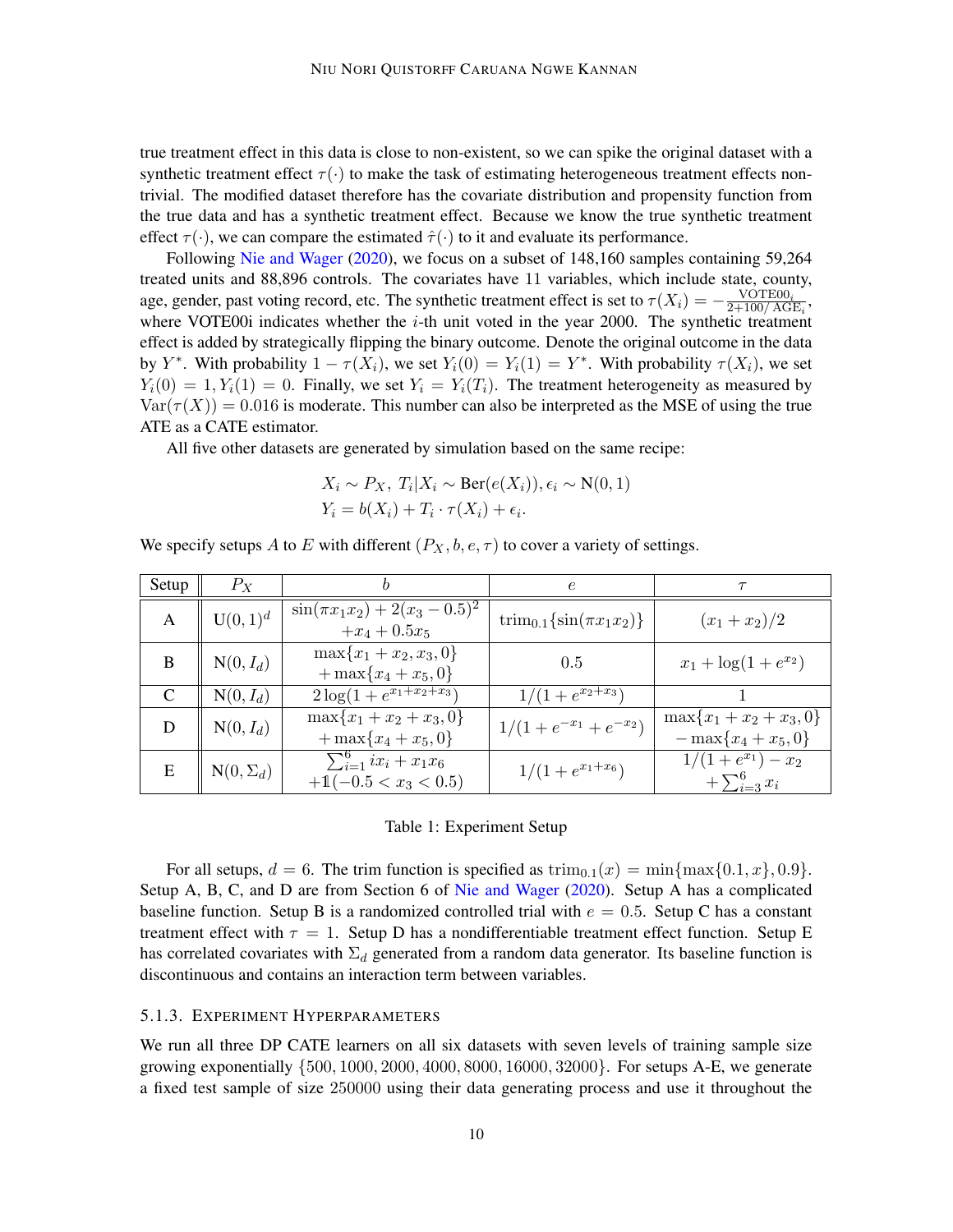experiments. For the voting data, we construct the training data by random sampling (stratified by treatment) from the whole data and use all data left as the test set. The privacy parameter  $\delta$  is fixed as  $10^{-5}$  and  $\varepsilon$  varies between  $\{1, 2, 4, 8, 16\}$ .  $\varepsilon = 16$  is seen as approximately non-private since the privacy guarantee is extremely weak.  $\varepsilon = 1$  and  $\varepsilon = 2$  are seen as strong guarantees.

For each specification, we train the algorithm twice on two separate training sets with the specified sample size. We then generate three empirical MSE corresponding to the predicted CATE using each of the two trained algorithms separately and the average of these two algorithms on the test set. These three MSE are denoted as  $\widehat{\text{MSE}}_1$ ,  $\widehat{\text{MSE}}_2$ ,  $\widehat{\text{MSE}}_{\text{avg}}$ . We generate estimated  $\widehat{\text{MSE}} = (\widehat{\text{MSE}}_1 + \widehat{\text{MSE}}_2)/2$ ,  $\widehat{\text{Bias}} = 2\widehat{\text{MSE}}_{\text{avg}} - \widehat{\text{MSE}}$ ,  $\widehat{\text{Var}} = 2\widehat{\text{MSE}} - \widehat{\text{Bias}}$ . Here  $\widehat{\text{Bias}}$  is meant to estimate the integrated squared bias  $\int (\mathbb{E}_{\mathcal{S}}[\hat{\tau}_{\mathcal{S}}(x)] - \tau(x))^2 dF(x)$ , in which  $\mathbb{E}_{\mathcal{S}}[\hat{\tau}_{\mathcal{S}}(x)]$ denotes the expected estimate at point x over the distribution of data S.  $\widehat{Var}$  is meant to estimate the integrated variance  $\int \text{Var}(\hat{\tau}_{\mathcal{S}}(x))dF(x)$ . This calculation is motivated by the fact that MSE of the average prediction is the sum of the integrated squared bias plus half of the integrated variance. For each of the specification we run this process five times and report the average  $\widehat{MSE}$ ,  $\widehat{Bias}$ ,  $\widehat{Var}$ .

#### 5.2. Insights from Experiment Results



<span id="page-10-0"></span>Figure 1: Estimate of CATE on voter turnout as a function of Age (one of the 11 features) using voting data with sample size 16000 and DP-EBM-DR-learner with varying  $\varepsilon$ .

Figure [1](#page-10-0) shows the shape function of the conditioning variable "Age" that the DP-EBM-DR-learner learned from the voting data with sample size 16000 at five different levels of  $\varepsilon$ . The main purpose of this figure is to transparently show the effect of adding differential privacy constraints on the estimated CATE function. Since the true shape function corresponds to the projection of the synthetic CATE function  $\tau^*(X_i) = -\frac{\text{VOTEO}_i}{2 + (100/A)4}$  $\frac{{\rm VOLE00}_i}{2+(100/\text{AGE}_i)}$  onto the additive separable function space, it is smooth and monotonically decreasing. DP-EBM-DR-learner learns this well when the algorithm is nonprivate or the privacy is low with  $\varepsilon = 128, 16,$  or 8. When privacy gets stronger with  $\varepsilon = 4$ or 2 or 1, the estimated shape functions become jumpier and less smooth. Intuitively, this happens because differential privacy is achieved by adding Gaussian noise in the training process. Higher levels of noise under strong privacy lead to less well-behaved nonparametric function estimates. Similar behavior has been observed when DP-EBMs are applied to general prediction tasks [\(Nori](#page-15-2) [et al.,](#page-15-2) [2021\)](#page-15-2).

Figure [2](#page-11-0) plots the MSE of DP-EBM-DR-learner, DP-EBM-R-learner, and DP-EBM-S-learner under seven different sample sizes of the voting data at five different levels of privacy. Each curve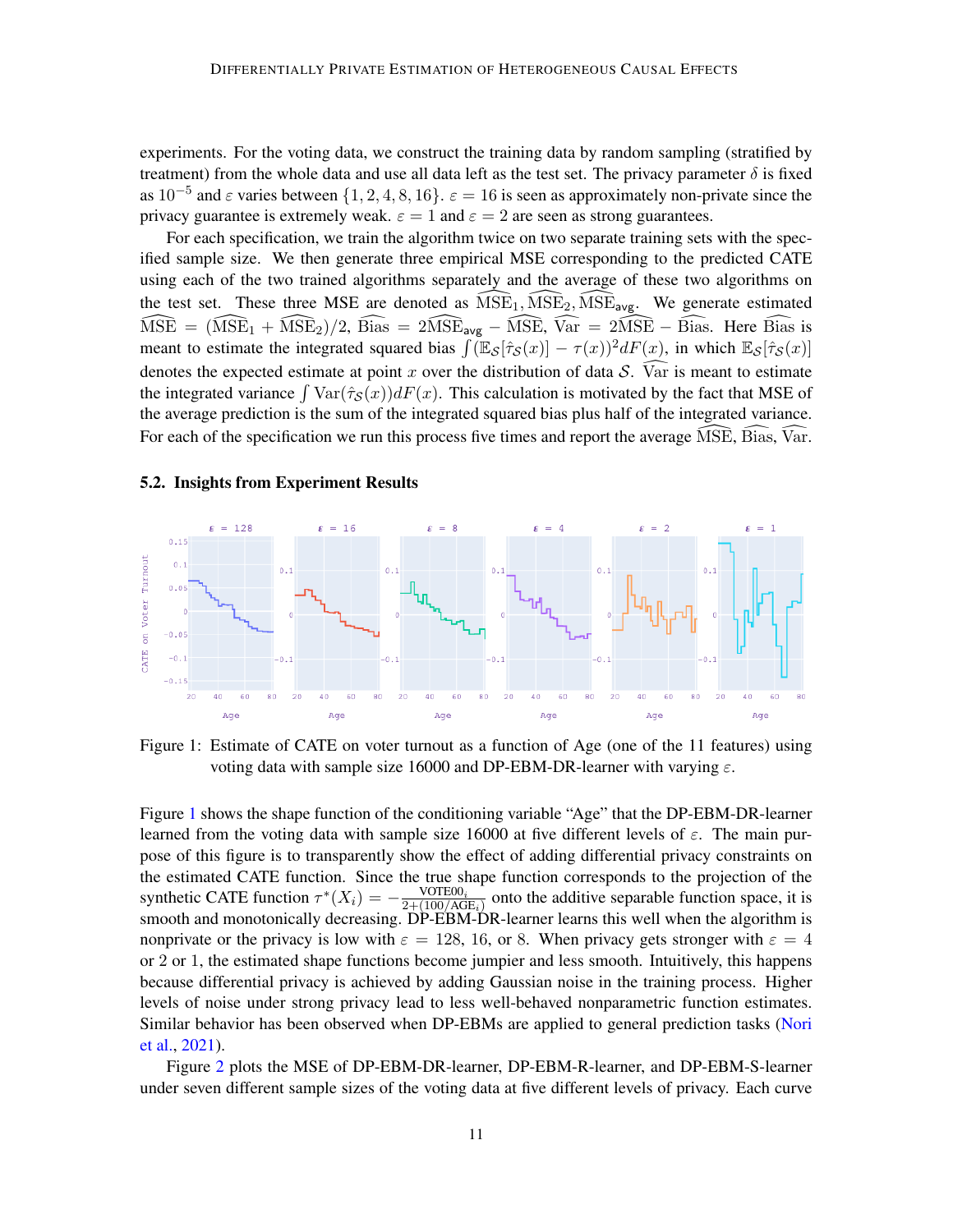

<span id="page-11-0"></span>Figure 2: Comparison of DP-EBM-DR-learner, DP-EBM-R-learner, and DP-EBM-S-learner on voting data with varying DP guarantee  $\varepsilon$  and sample size n. All MSE values are averages of 25 runs reported on an independent test set.

in the upper row shows how MSE increases as the privacy gets stronger at a given sample size. Each curve in the bottom row shows how MSE decreases as the sample size increases at a given privacy level.

The performance of the less flexible DP-EBM-S-learner stays remarkably stable with MSE equal to about 0.016 for most designs and is larger than this only at only  $n = 500$  and  $\varepsilon = 1$  where the sample size is the smallest and the privacy is the strongest. This happens because DP-EBM-S-learner outputs a constant scalar estimate of ATE, which is easily estimable with hundreds of samples despite the privacy constraint. In fact, its MSE approximately equals  $Var(\tau^*(X)) = 0.016$ , which is the MSE of the true ATE.

The more flexible DP-EBM-DR-learner and DP-EBM-R-learner are much more sensitive to the privacy parameter  $\varepsilon$ . This is especially true when the sample size n is small. MSE increases by a factor of  $10^3$  going from  $\varepsilon = 16$  to  $\varepsilon = 1$  at  $n = 500$ ; while it only increases by a factor less than 10 from  $\varepsilon = 16$  to  $\varepsilon = 1$  at  $n = 32000$ . For the intermediate sample size  $n = 16000$ , DR-learner and R-learner are better until privacy is at its strongest at  $\varepsilon = 1$ , as also suggested by Figure [1.](#page-10-0)

A researcher interested in exploiting heterogeneity in treatment effects under privacy constraints will need to decide whether to use a flexible CATE estimator or a simple ATE estimator. The lower plot shows that when there is almost no privacy at  $\varepsilon = 16$ , flexible CATE estimators perform better with 3000 or more samples on this dataset. As the privacy requirements get stronger, it takes more samples for the flexible CATE estimator to perform better. At  $\varepsilon = 1$  the simple ATE estimator outperforms the CATE estimators until about 20000 samples on this dataset.

Figure [3](#page-12-0) shows the mean squared error, integrated squared bias, and integrated variance values of the DP-EBM-DR learner on all six datasets. Moving from no privacy to strong privacy, the variance of this learner often increases by about a factor of 10 while the bias changes by at most a factor of 2. This bias-variance decomposition reveals that accuracy loss due to privacy constraints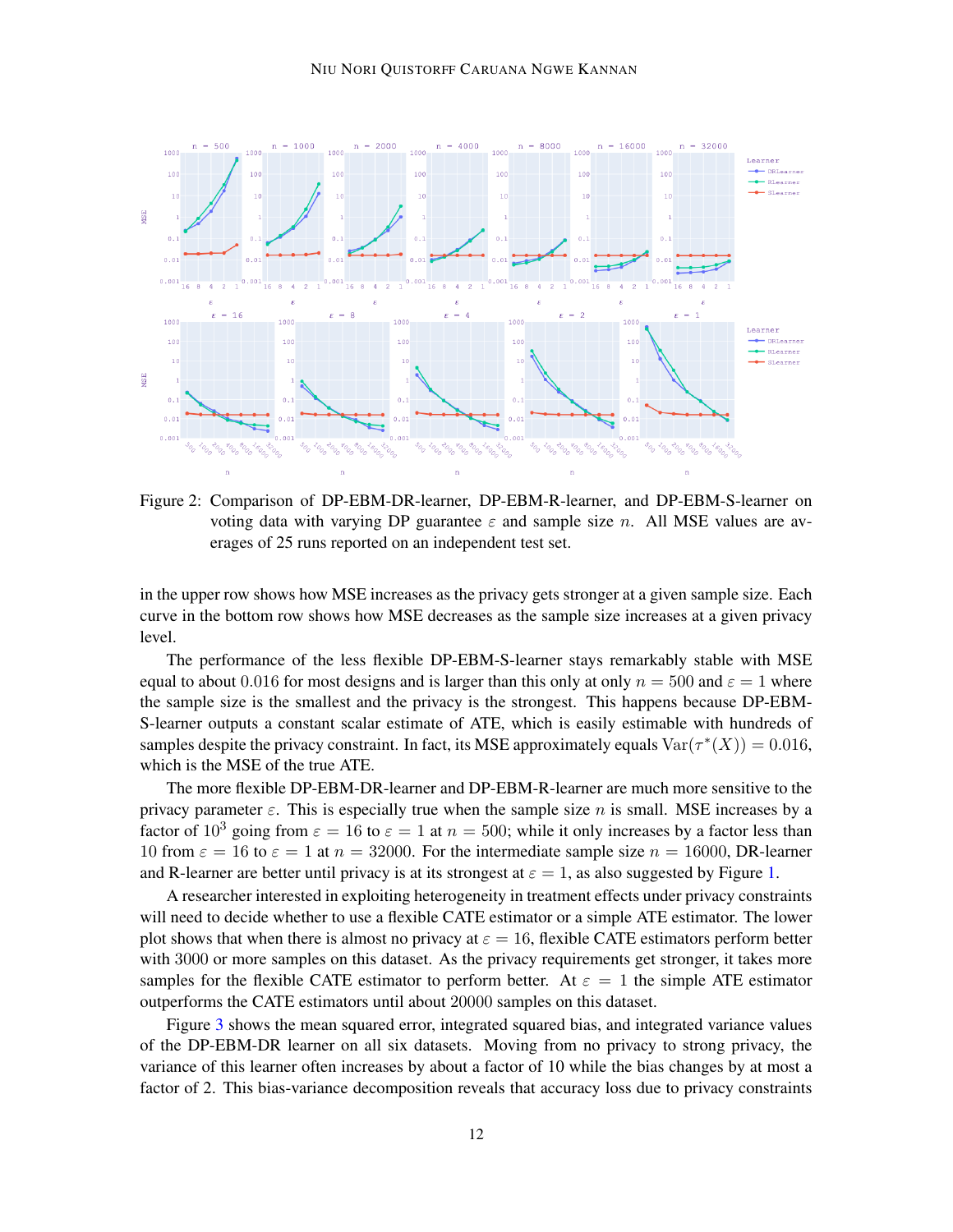

<span id="page-12-0"></span>Figure 3: Performance of DP-EBM-DR-learner on six datasets. Datasets Voting, A, and B use 16000 samples, and C, D, and E use 4000 samples. All mean squared error (MSE), bias, and variance values are averages of 25 runs from an independent test set.

comes mostly from the increase in variance. In other words, the privacy-variance trade-off captures most of the privacy-accuracy trade-off. This finding is in favor of CATE estimation under privacy constraints, because bias is a stronger concern than variance in estimation of causal effects which often deals with critical policy, economic or healthcare issues.

Our main experimental findings can be summarized as:

- 1. Stronger privacy constraints lead to noisier and jumpier estimated CATE functions.
- 2. Most of the additional accuracy loss due to privacy can be attributed to a significant increase in variance, while bias often increases at a much slower rate.
- 3. Flexible, multi-stage CATE learners incur larger accuracy loss from differential privacy than less flexible, single-stage CATE or ATE learners. It takes a significantly larger sample size to exploit treatment effect heterogeneity under strong privacy constraints.

## 6. Discussion and Conclusion

In this paper, we presented a meta-algorithm for differentially private estimation of the Conditional Average Treatment Effect (CATE). We showed that the meta-algorithm worked with a variety of CATE estimation methods and provided tight privacy guarantees. We pointed out multiple sample splitting, which enabled the usage of the parallel composition property of differential privacy and saved privacy budget, as the key feature of the meta-algorithm. We implemented a fully specified CATE estimator using DP-EBMs as the base learner. DP-EBMs were interpretable, high-accuracy models with privacy guarantees, which allowed us to directly observe the impact of DP noise on the learned causal model. We conducted experiments that varied the size of the training data and the strength of the privacy guarantee to study the trade-off between privacy and CATE estimation accuracy. Our experiments indicated that most of the accuracy loss from differential privacy in the high-privacy, low-to-modest sample size regime was due to an increase in variance rather than bias. The experiments also showed that flexible, multi-stage CATE learners incurred larger accuracy loss from differential privacy than less flexible, single-stage CATE or ATE learners. It would be interesting to complement these empirical findings by characterizing theoretically the trade-off between privacy and accuracy for estimating CATE.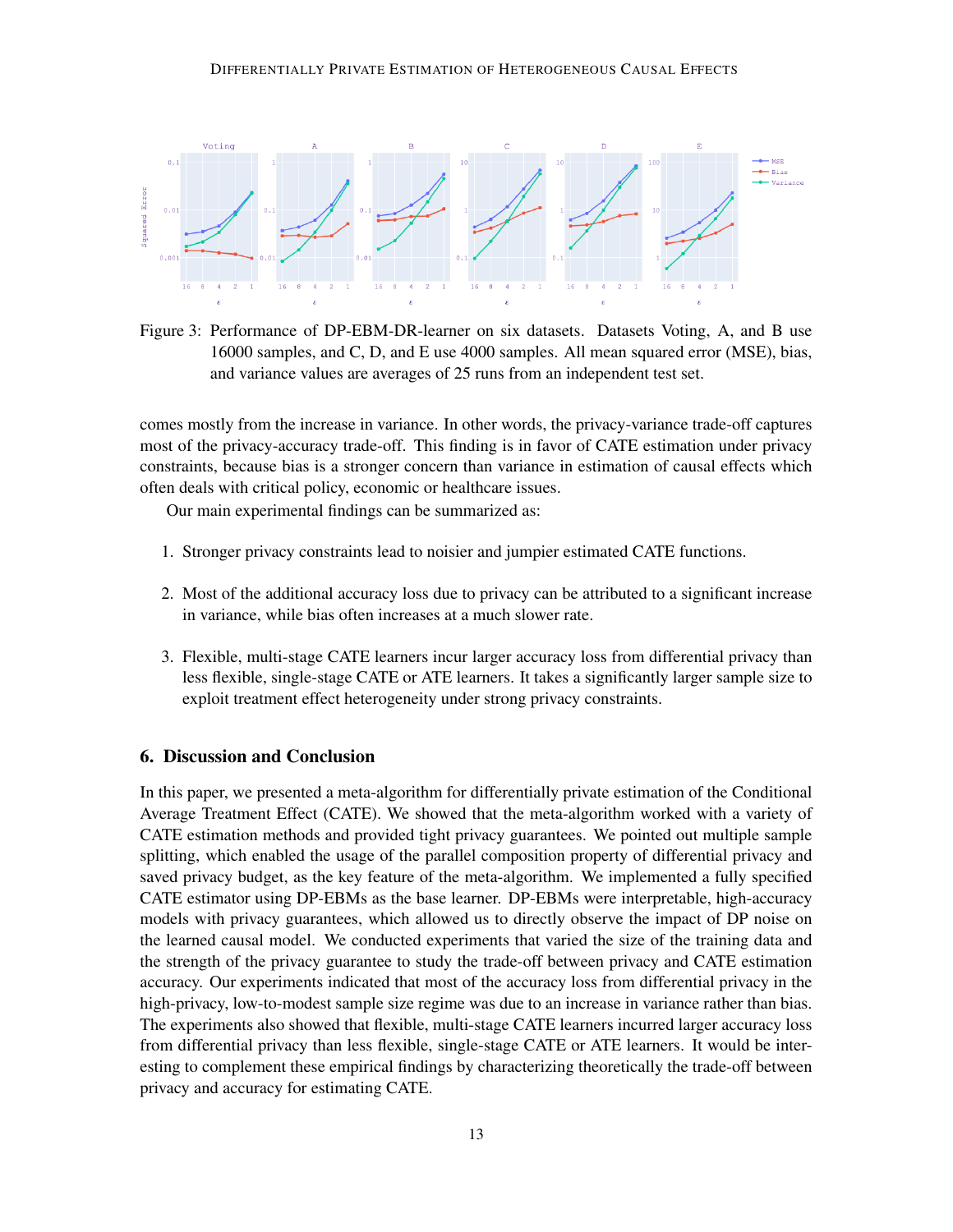## **References**

- <span id="page-13-7"></span>Martin Abadi, Andy Chu, Ian Goodfellow, H Brendan McMahan, Ilya Mironov, Kunal Talwar, and Li Zhang. Deep learning with differential privacy. In *Proceedings of the 2016 ACM SIGSAC conference on computer and communications security*, pages 308–318, 2016.
- <span id="page-13-2"></span>John M Abowd. The US census bureau adopts differential privacy. In *Proceedings of the 24th ACM SIGKDD International Conference on Knowledge Discovery & Data Mining*, pages 2867–2867, 2018.
- <span id="page-13-8"></span>Anish Agarwal and Rahul Singh. Causal inference with corrupted data: Measurement error, missing values, discretization, and differential privacy. *arXiv preprint arXiv:2107.02780*, 2021.
- <span id="page-13-12"></span>Kevin Arceneaux, Alan S. Gerber, and Donald P. Green. Comparing experimental and matching methods using a large-scale voter mobilization experiment. *Political Analysis*, 14(1):37––62, 2006.
- <span id="page-13-4"></span>Susan Athey and Guido Imbens. Recursive partitioning for heterogeneous causal effects. *Proceedings of the National Academy of Sciences*, 113(27):7353–7360, 2016.
- <span id="page-13-0"></span>Nicholas Carlini, Chang Liu, Ulfar Erlingsson, Jernej Kos, and Dawn Song. The secret sharer: ´ Evaluating and testing unintended memorization in neural networks. *USENIX Security*, 2019.
- <span id="page-13-11"></span>Rich Caruana, Yin Lou, Johannes Gehrke, Paul Koch, Marc Sturm, and Noemie Elhadad. Intelligible models for healthcare: Predicting pneumonia risk and hospital 30-day readmission. In *Proceedings of the 21th ACM SIGKDD international conference on knowledge discovery and data mining*, pages 1721–1730, 2015.
- <span id="page-13-10"></span>Chun-Hao Chang, Sarah Tan, Ben Lengerich, Anna Goldenberg, and Rich Caruana. How interpretable and trustworthy are GAMs? In *Proceedings of the 27th ACM SIGKDD Conference on Knowledge Discovery & Data Mining*, pages 95–105, 2021.
- <span id="page-13-6"></span>Kamalika Chaudhuri, Claire Monteleoni, and Anand D Sarwate. Differentially private empirical risk minimization. *Journal of Machine Learning Research*, 12(Mar):1069–1109, 2011.
- <span id="page-13-5"></span>Victor Chernozhukov, Denis Chetverikov, Mert Demirer, Esther Duflo, Christian Hansen, Whitney Newey, and James Robins. Double/debiased machine learning for treatment and structural parameters. *The Econometrics Journal*, 21(1):C1–C68, 2018.
- <span id="page-13-9"></span>Jinshuo Dong, Aaron Roth, and Weijie J Su. Gaussian differential privacy. *arXiv preprint arXiv:1905.02383*, 2019.
- <span id="page-13-3"></span>Cynthia Dwork, Frank McSherry, Kobbi Nissim, and Adam Smith. Calibrating noise to sensitivity in private data analysis. In Shai Halevi and Tal Rabin, editors, *Theory of Cryptography*, pages 265–284, Berlin, Heidelberg, 2006. Springer Berlin Heidelberg.
- <span id="page-13-1"></span>Ulfar Erlingsson, Vasyl Pihur, and Aleksandra Korolova. Rappor: Randomized aggregatable ´ privacy-preserving ordinal response. In *Proceedings of the 2014 ACM SIGSAC conference on computer and communications security*, pages 1054–1067, 2014.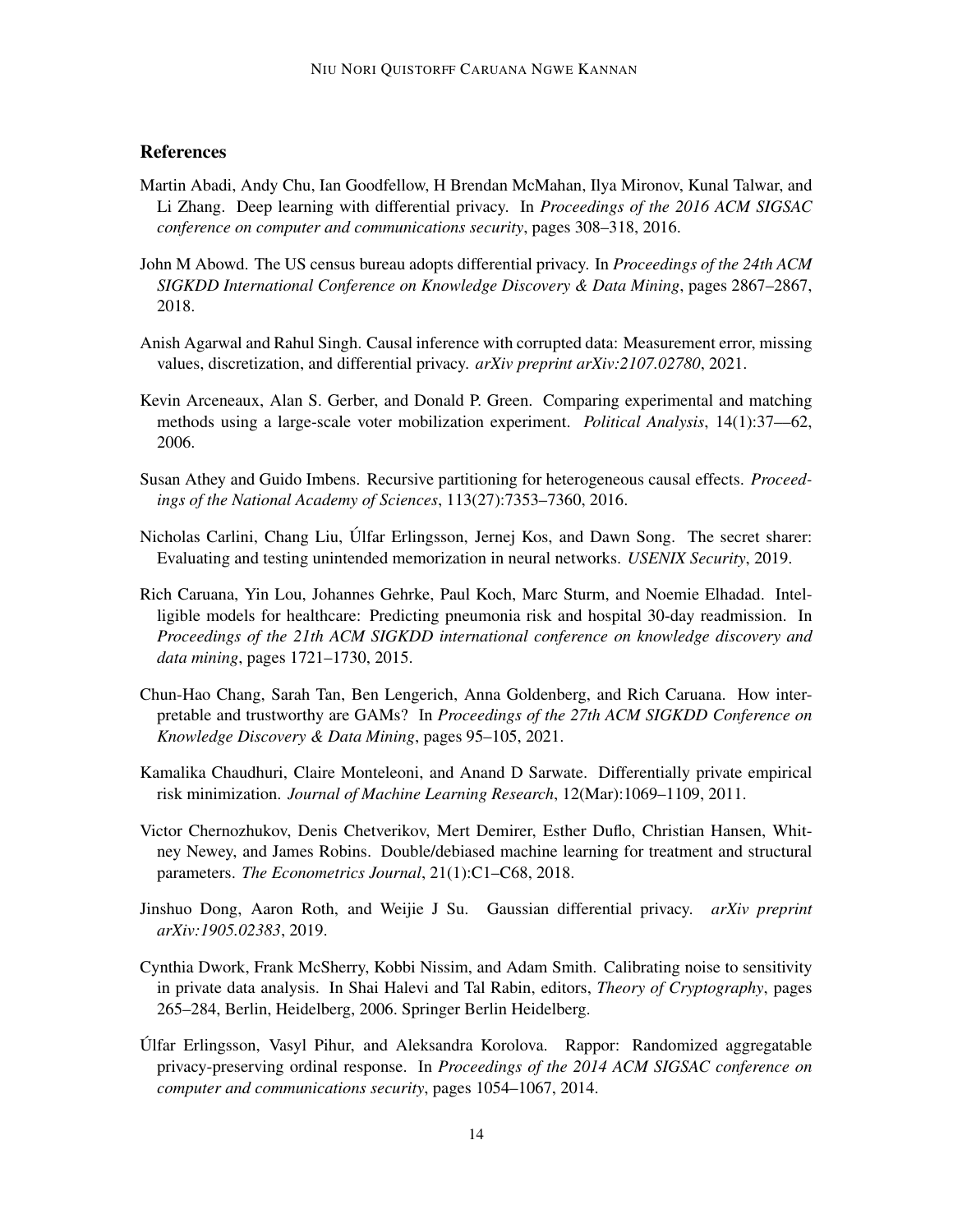- <span id="page-14-9"></span>Dylan J Foster and Vasilis Syrgkanis. Orthogonal statistical learning. *arXiv preprint arXiv:1901.09036*, 2019.
- <span id="page-14-11"></span>Jason Hartford, Greg Lewis, Kevin Leyton-Brown, and Matt Taddy. Deep IV: A flexible approach for counterfactual prediction. In Doina Precup and Yee Whye Teh, editors, *Proceedings of the 34th International Conference on Machine Learning*, volume 70 of *Proceedings of Machine Learning Research*, pages 1414–1423. PMLR, 2017.
- <span id="page-14-5"></span>Geetha Jagannathan, Krishnan Pillaipakkamnatt, and Rebecca N. Wright. A practical differentially private random decision tree classifier. In *2009 IEEE International Conference on Data Mining Workshops*, pages 114–121, 2009.
- <span id="page-14-4"></span>Edward H Kennedy. Optimal doubly robust estimation of heterogeneous causal effects. *arXiv preprint arXiv:2004.14497*, 2020.
- <span id="page-14-7"></span>Tatiana Komarova and Denis Nekipelov. Identification and formal privacy guarantees. *arXiv preprint arXiv:2006.14732*, 2020.
- <span id="page-14-3"></span>Sören R. Künzel, Jasjeet S. Sekhon, Peter J. Bickel, and Bin Yu. Metalearners for estimating heterogeneous treatment effects using machine learning. *Proceedings of the National Academy of Sciences*, 116(10):4156–4165, 2019.
- <span id="page-14-6"></span>Si Kai Lee, Luigi Gresele, Mijung Park, and Krikamol Muandet. Privacy-preserving causal inference via inverse probability weighting. *arXiv preprint arXiv:1905.12592*, 2019.
- <span id="page-14-13"></span>Yin Lou, Rich Caruana, and Johannes Gehrke. Intelligible models for classification and regression. In *Proceedings of the 18th ACM SIGKDD international conference on Knowledge discovery and data mining*, pages 150–158, 2012.
- <span id="page-14-14"></span>Yin Lou, Rich Caruana, Johannes Gehrke, and Giles Hooker. Accurate intelligible models with pairwise interactions. In *Proceedings of the 19th ACM SIGKDD international conference on Knowledge discovery and data mining*, pages 623–631, 2013.
- <span id="page-14-1"></span>Luca Melis, Congzheng Song, Emiliano De Cristofaro, and Vitaly Shmatikov. Exploiting unintended feature leakage in collaborative learning. In *2019 IEEE Symposium on Security and Privacy (SP)*. IEEE, 2019.
- <span id="page-14-10"></span>Whitney K. Newey and James L. Powell. Instrumental variable estimation of nonparametric models. *Econometrica*, 71(5):1565–1578, 2003.
- <span id="page-14-8"></span>Whitney K Newey and James R Robins. Cross-fitting and fast remainder rates for semiparametric estimation. *arXiv preprint arXiv:1801.09138*, 2018.
- <span id="page-14-0"></span>Jerzy S Neyman. On the application of probability theory to agricultural experiments. essay on principles. section 9. *Roczniki Nauk Rolniczych Tom X[In Polish]*, 10:1–51, 1923.
- <span id="page-14-2"></span>X Nie and S Wager. Quasi-oracle estimation of heterogeneous treatment effects. *Biometrika*, 108 (2):299–319, 2020.
- <span id="page-14-12"></span>Harsha Nori, Samuel Jenkins, Paul Koch, and Rich Caruana. Interpretml: A unified framework for machine learning interpretability. *arXiv preprint arXiv:1909.09223*, 2019.